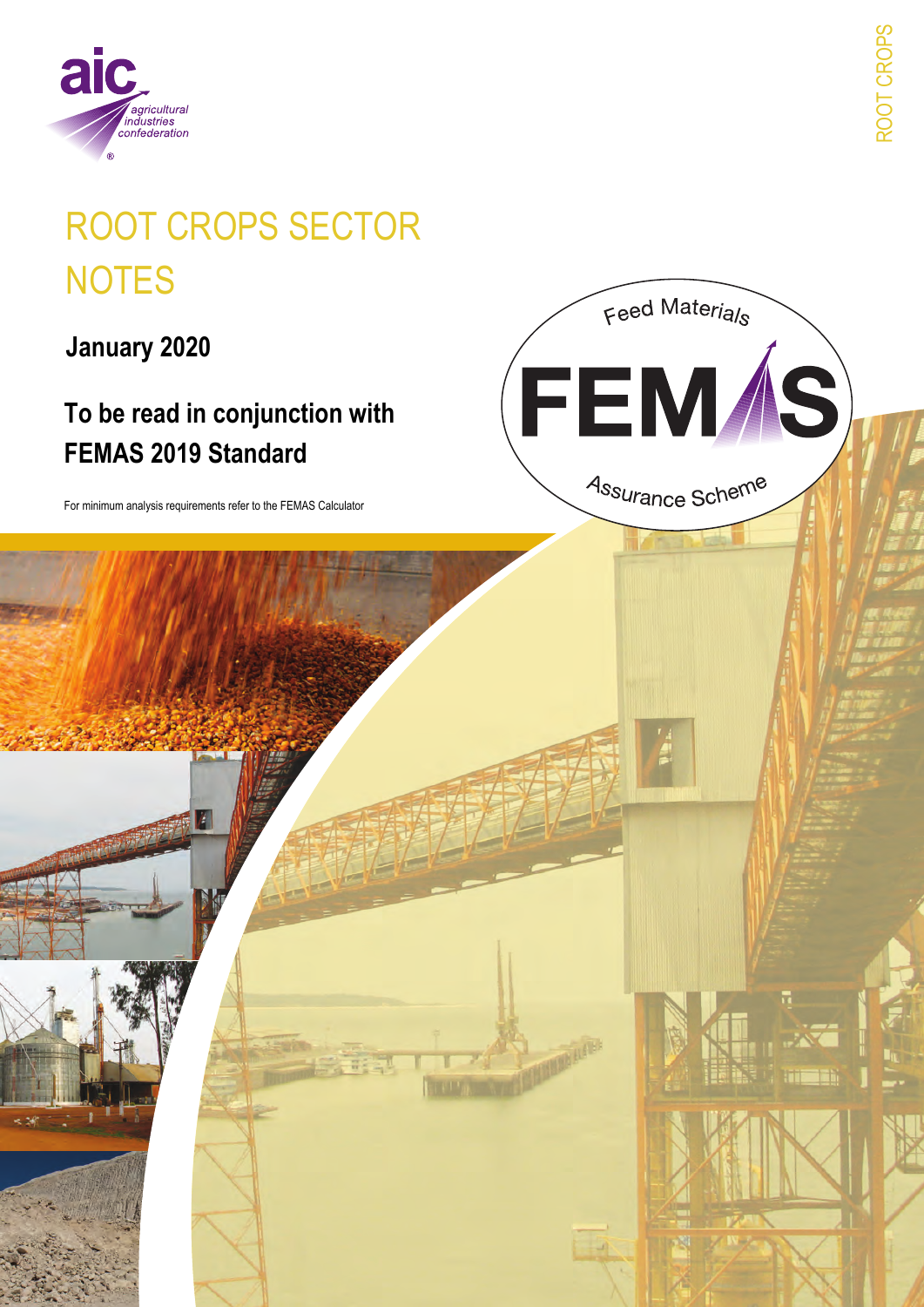## **FEMAS Sector Note No. 11 – Root Crops**

These Sector Notes apply to businesses producing root crop products for use in or as animal feed, including: sugar beet products, potato and other edible root crop by-products or downgrades.

These Notes are not exhaustive, and are intended to assist in the application of the corresponding requirements of the FEMAS Standard and are not to be considered in isolation.

**Section 1** of these Sector Notes includes definitions of specific relevance to this sector.

**Section 2** of these Sector Notes includes those additional requirements of the FEMAS Scheme specific to this sector and with which Participants **must** comply in order to achieve certification under the FEMAS Scheme.

**Section 3** of these Sector Notes includes additional guidance (shown in italics) specific to this sector, which will assist Participants in interpreting the FEMAS Standard for their sector.

## **1 Definitions**

| <b>Root Crops</b> | Tubers and roots of plants processed for use in human food or animal |  |  |
|-------------------|----------------------------------------------------------------------|--|--|
|                   | feed. These include: sugar beet, manioc (tapioca), sweet potato and  |  |  |
|                   | potato.                                                              |  |  |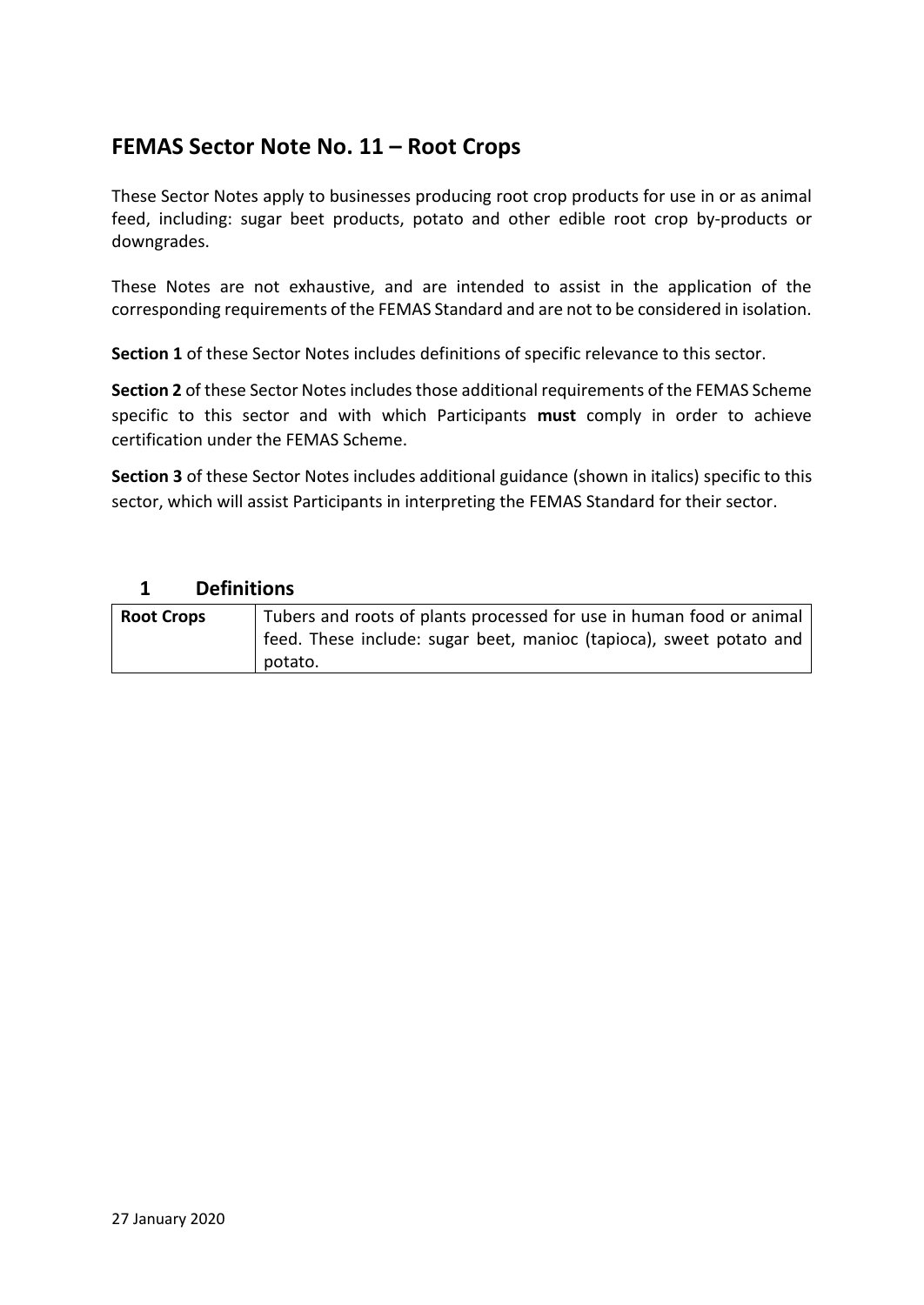| F <sub>1.1</sub> | <b>Feed Specification</b> | Where root crops have been fried in cooking oil prior<br>to supply as animal feed, participants must ensure that<br>the oil content is managed carefully and declared to<br>prospective clients (as excessive levels of dietary oil will<br>be detrimental to ruminant livestock).                                                                                                                                                                                                                                                                                                                                                            |
|------------------|---------------------------|-----------------------------------------------------------------------------------------------------------------------------------------------------------------------------------------------------------------------------------------------------------------------------------------------------------------------------------------------------------------------------------------------------------------------------------------------------------------------------------------------------------------------------------------------------------------------------------------------------------------------------------------------|
| $G$ 1.1          | <b>Premises</b>           | Where whole root crops, intermediate products or<br>feed are stored outside, Participants must be able to<br>demonstrate that no additional hazards are created by<br>this practice. Among those issues to be considered are:<br>Spoilage through mould activity<br>The development of toxins through mould<br>activity<br>their<br>potential<br>pests<br>and<br>Ingress<br>by<br>$\bullet$<br>incorporation into feed products<br>Contamination with pathogens through contact<br>$\bullet$<br>with bird and other animal droppings and urine<br>Contamination through vehicle movements<br>$\bullet$<br>and by litter, mud and ground water |

## **2 Additional Sector-Specific Requirements**